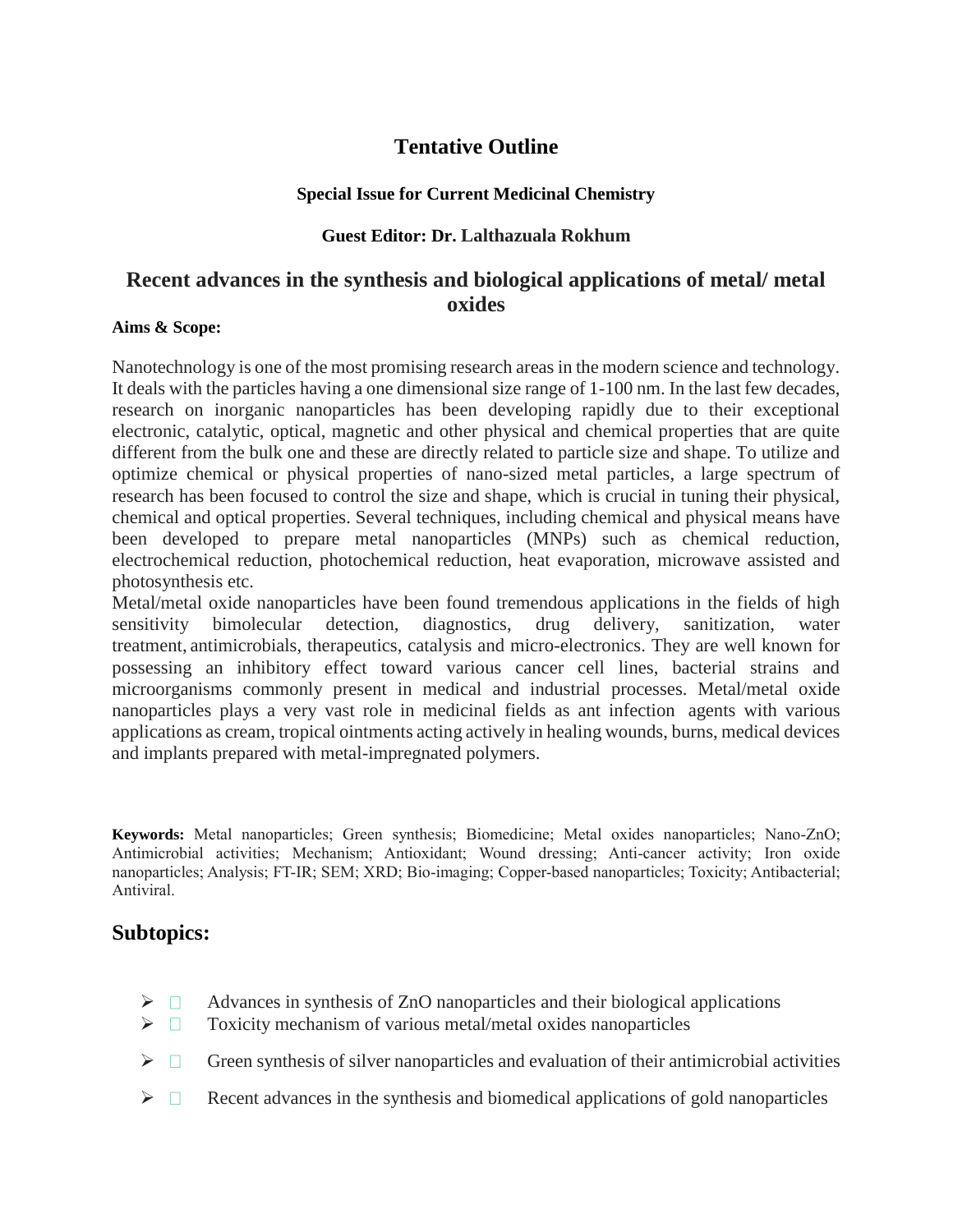- $\triangleright$   $\Box$  Copper/ copper-based nanoparticles: Synthesis and biological applications
- $\triangleright$   $\Box$  Anti-cancer activities of metal oxides nanoparticles: A review
- $\triangleright$   $\square$  Synthesis and medicinal applications of iron/ iron oxide nanoparticles: An overview and recent developments